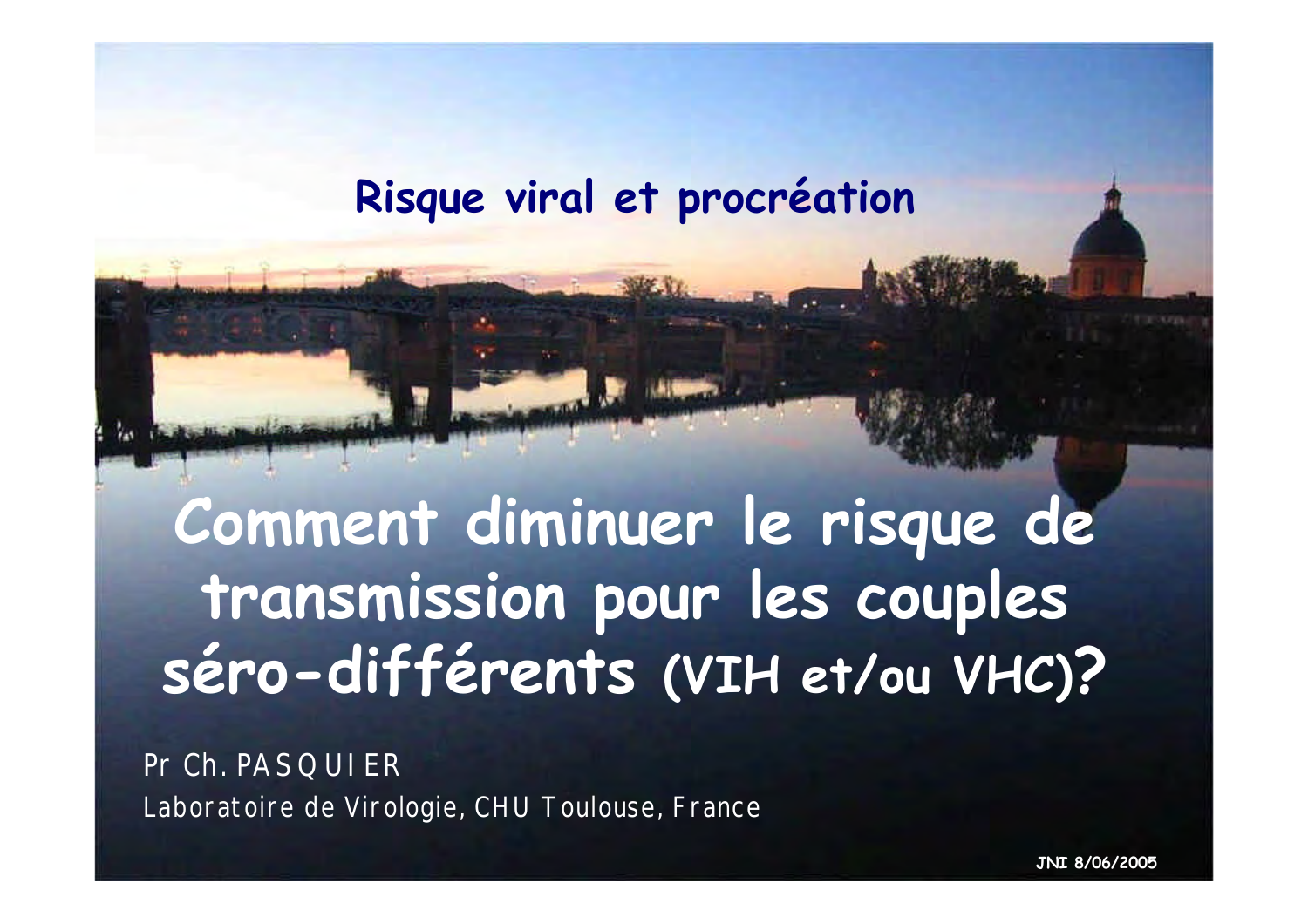## **Evidence for HIV-1 in semen**

#### Æ **Epidemiological evidence**

- Æ **Sexual transmission**
- Æ **Transmission using donor semen**

**(MMWR 1990)**

- Æ **Virological evidence : HIV can be**  detected in semen by
	- Æ **Culture**
	- Æ **P24 antigen detection**
	- Æ **RNA and DNA detection**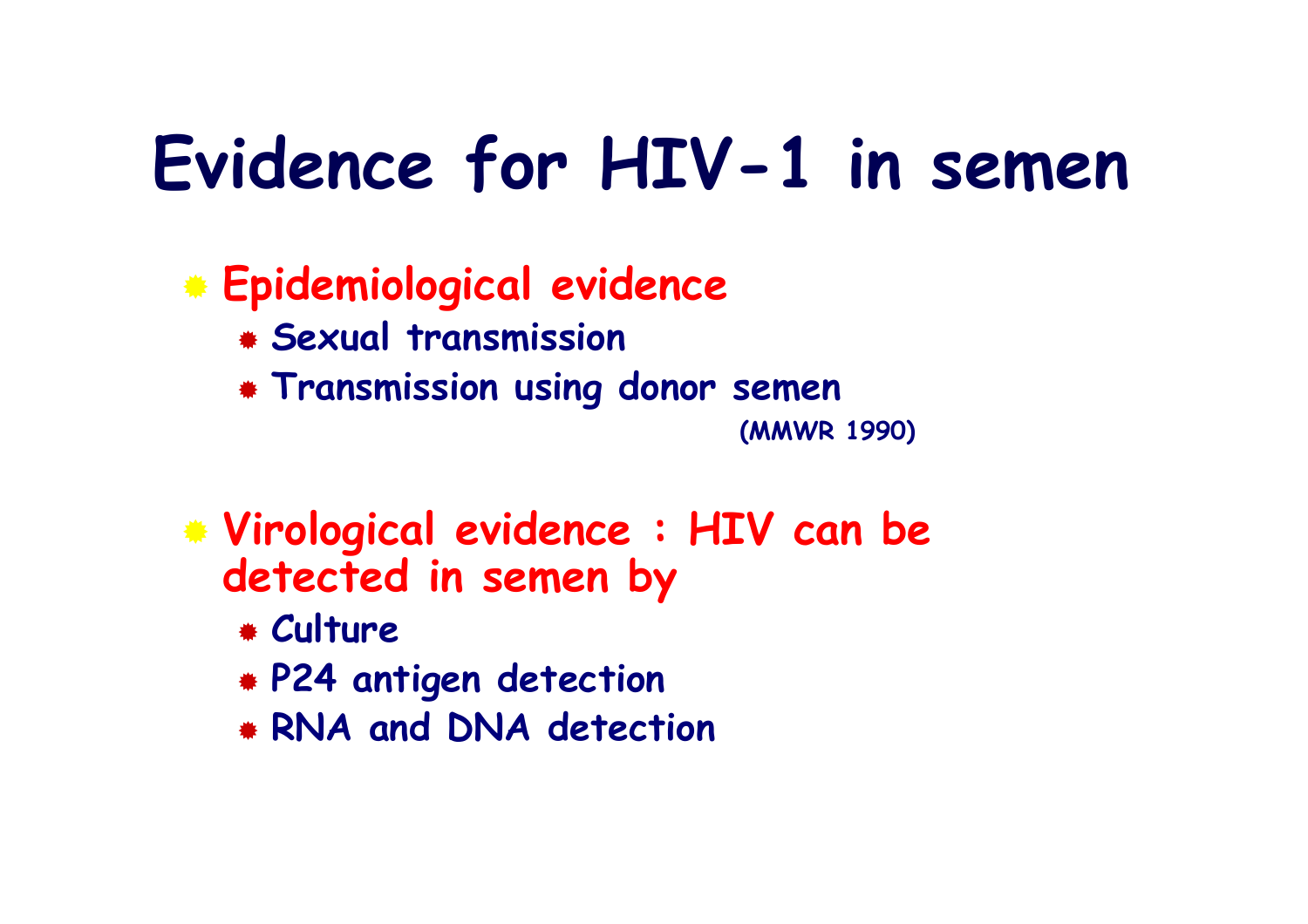## **HIV risk and natural procreation**

- **Example Sexual Figure 3 and Example Sexual intercourse is low**
- Æ **Estimated at 0.05 to 0.15 % per act**
- **EXTRIS FISK IS not acceptable and unprotected intercourse must not be recommended**
- **Example 3 The systematic condom use induced an Artificial sterility**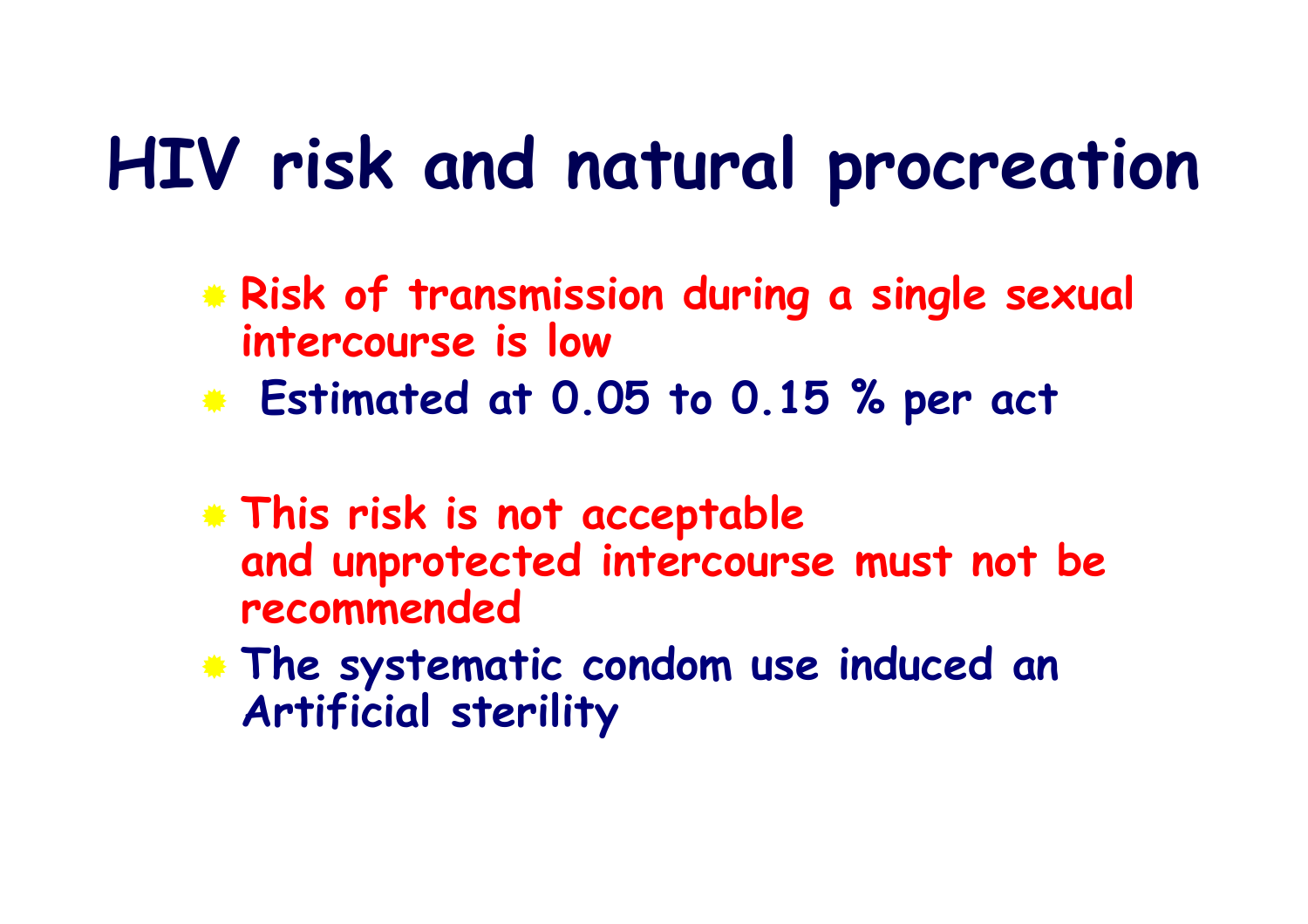#### **Procreation without HIV risk (HIV infected man)**

#### Æ **No risk** Æ **Child adoption** Æ **Insemination with donor sperm** Æ **Decreased risk** Æ **Unprotected intercourse on the day of ovulation** *(Mandelbrot et al, Lancet 1997)*

Æ **Medically assisted procreation**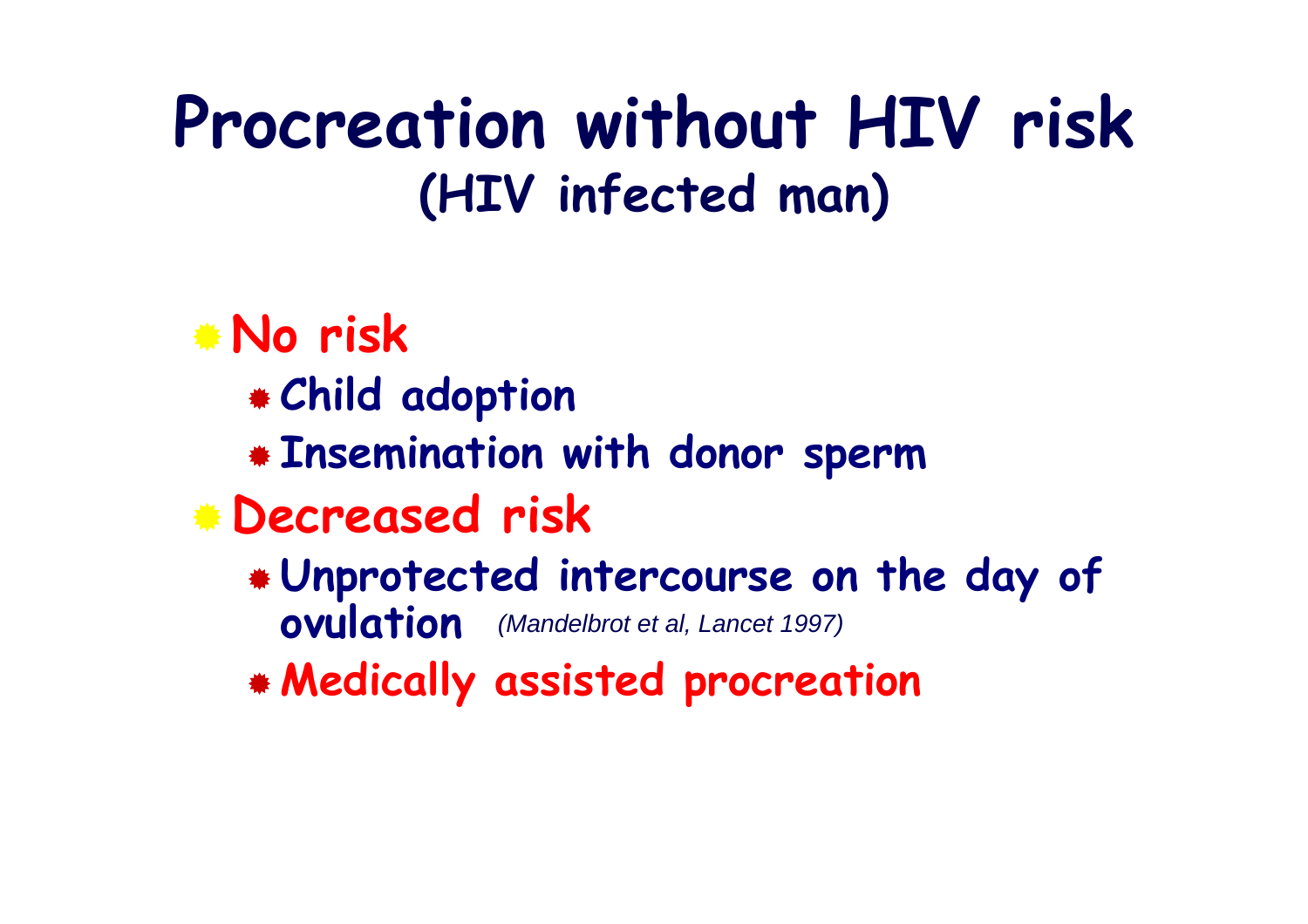# **MAP technologies**

#### • **Inséminations intra-utérines**

Dysovulation Glaire cervicale anormale Anomalies modérées du sperme

#### • **Fécondation In Vitro – ICSI**

Pathologie tubaire Anomalies sévères du sperme Echec des inséminations





Couples hypofertiles

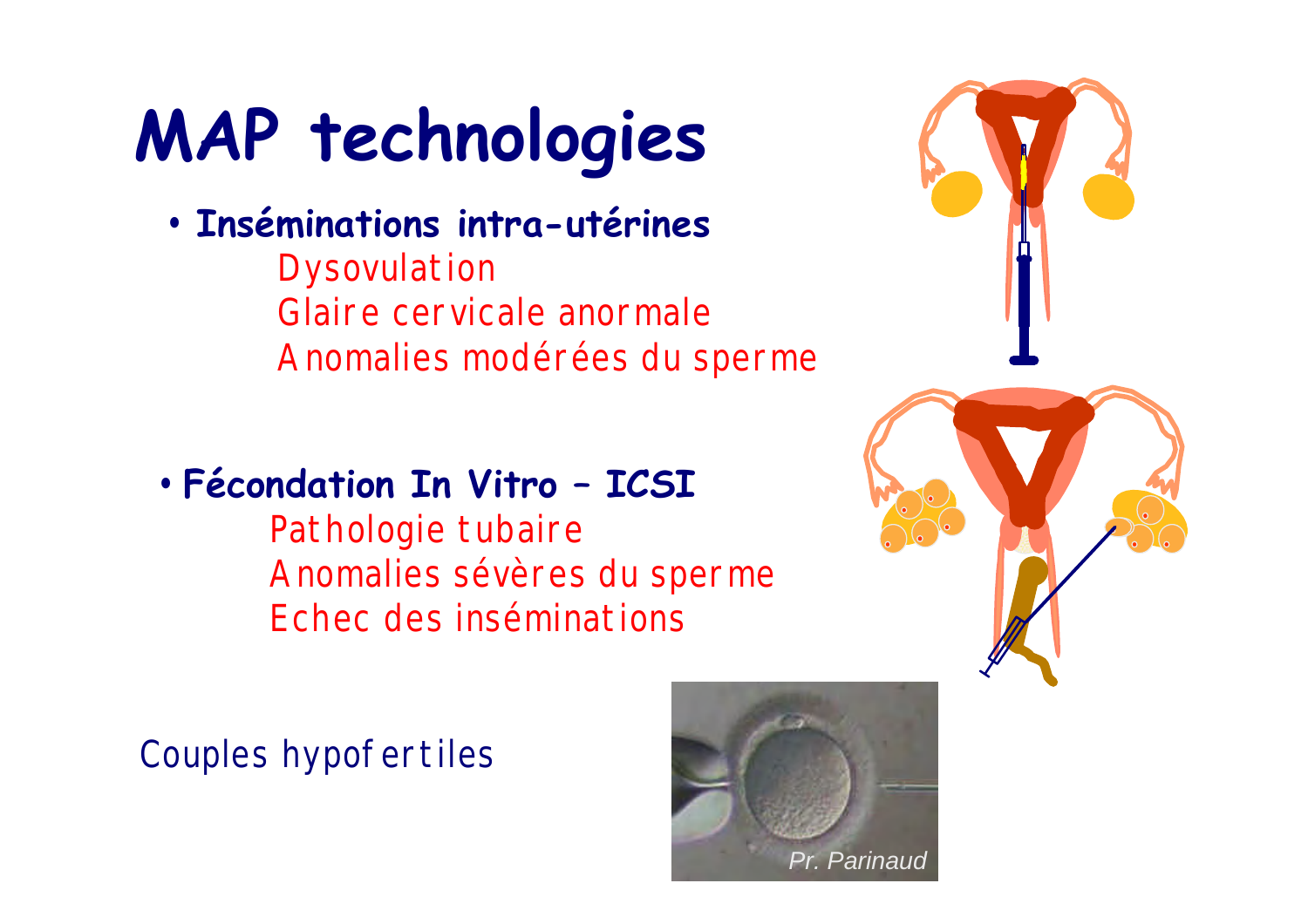## **Location of HIV in semen**



**No evidence in favour of HIV infection of spermatozoa**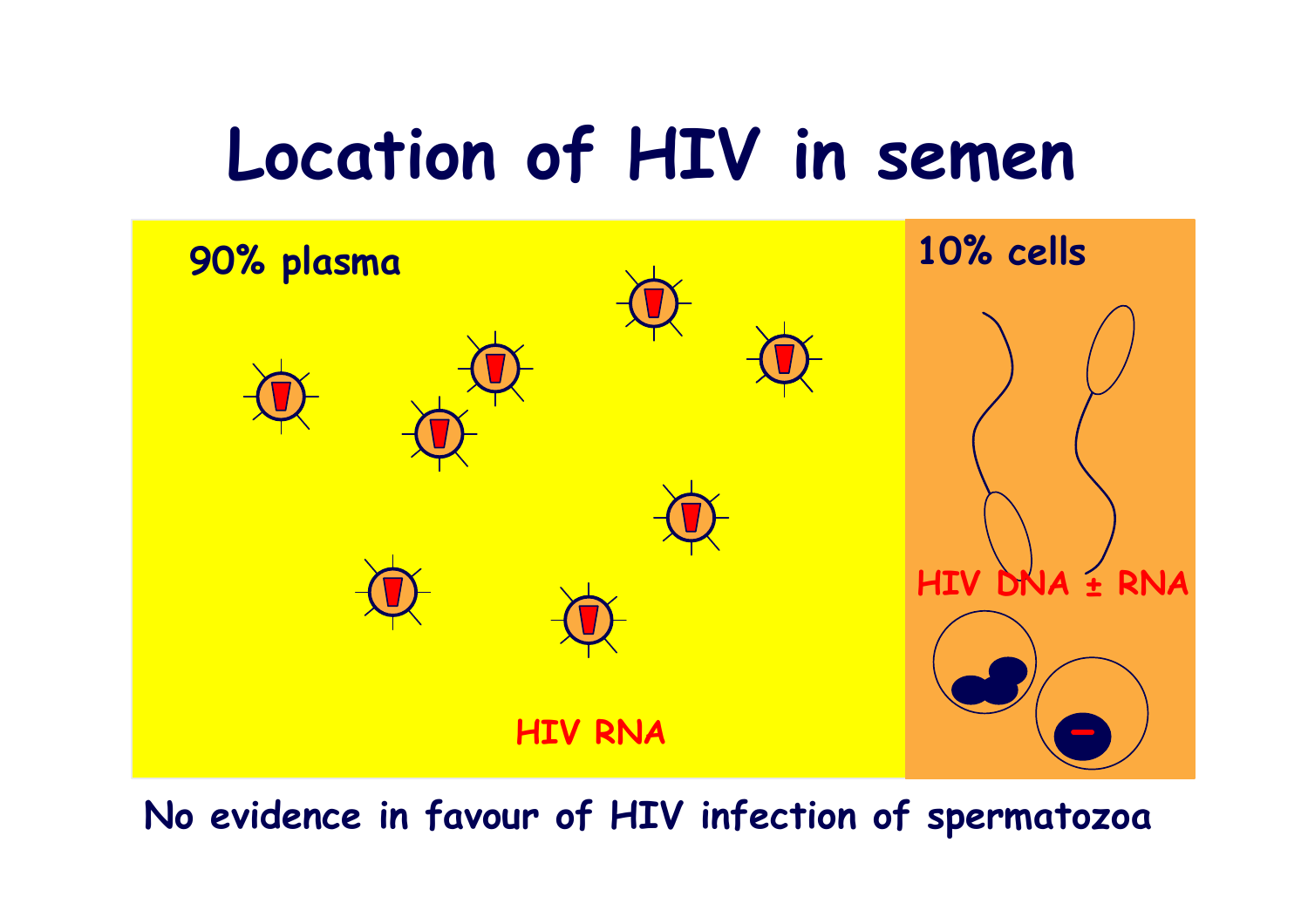## **Risk reduction using MAP**

Æ **Use of sperm processing (sperm-wash)**

- Æ **Discard seminal plasma**
- Æ **Discard round cells (lymphocytes,…)**
- Æ **Isolation of motile spermatozoa**
- Æ **Use of MAP**
	- Æ **Reduce the number of potential exposition to HIV by monitoring, ovulation induction, …**
	- <sup>Æ</sup> **Choice of MAP technique (2x10<sup>6</sup> or less spermatozoa)**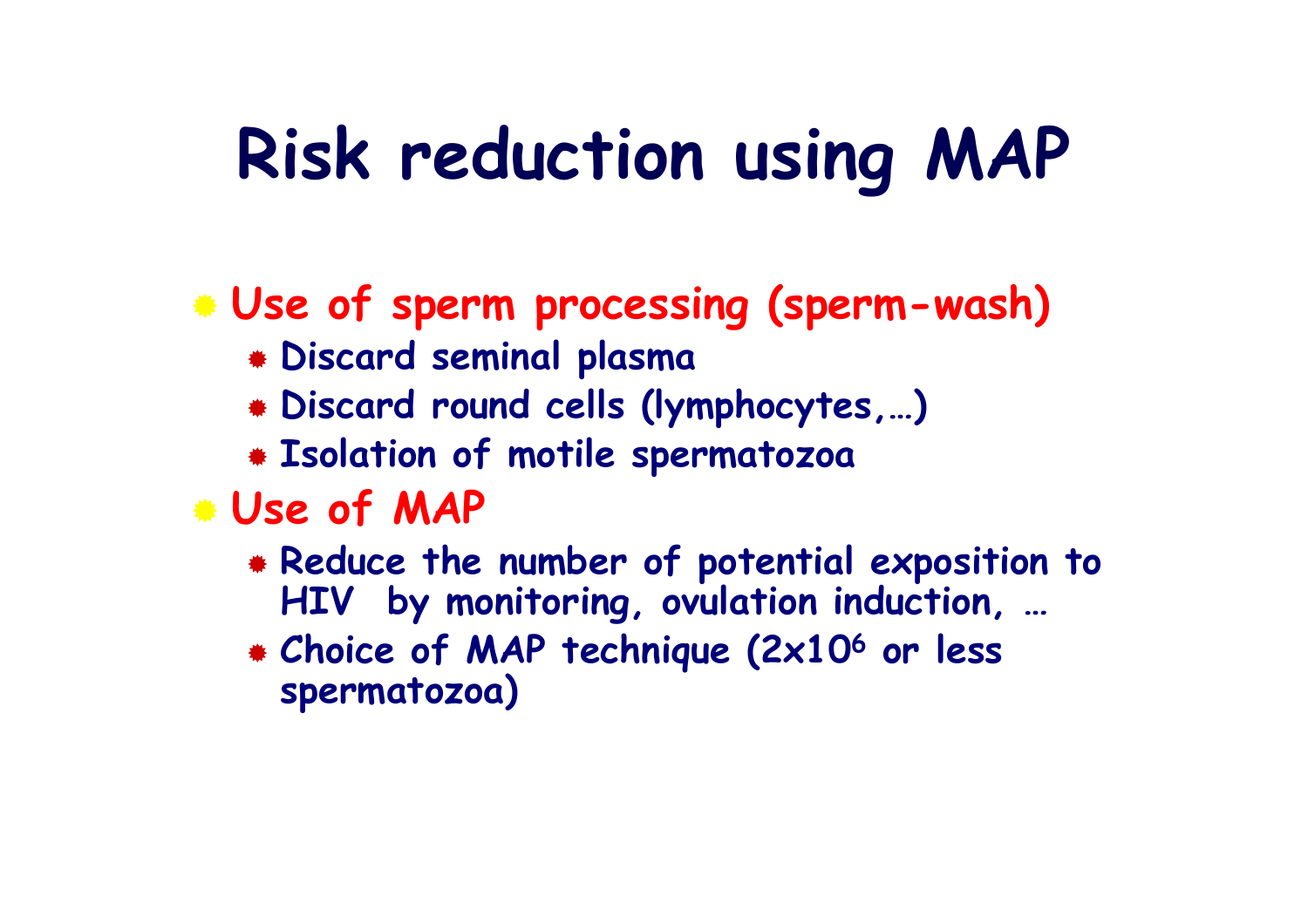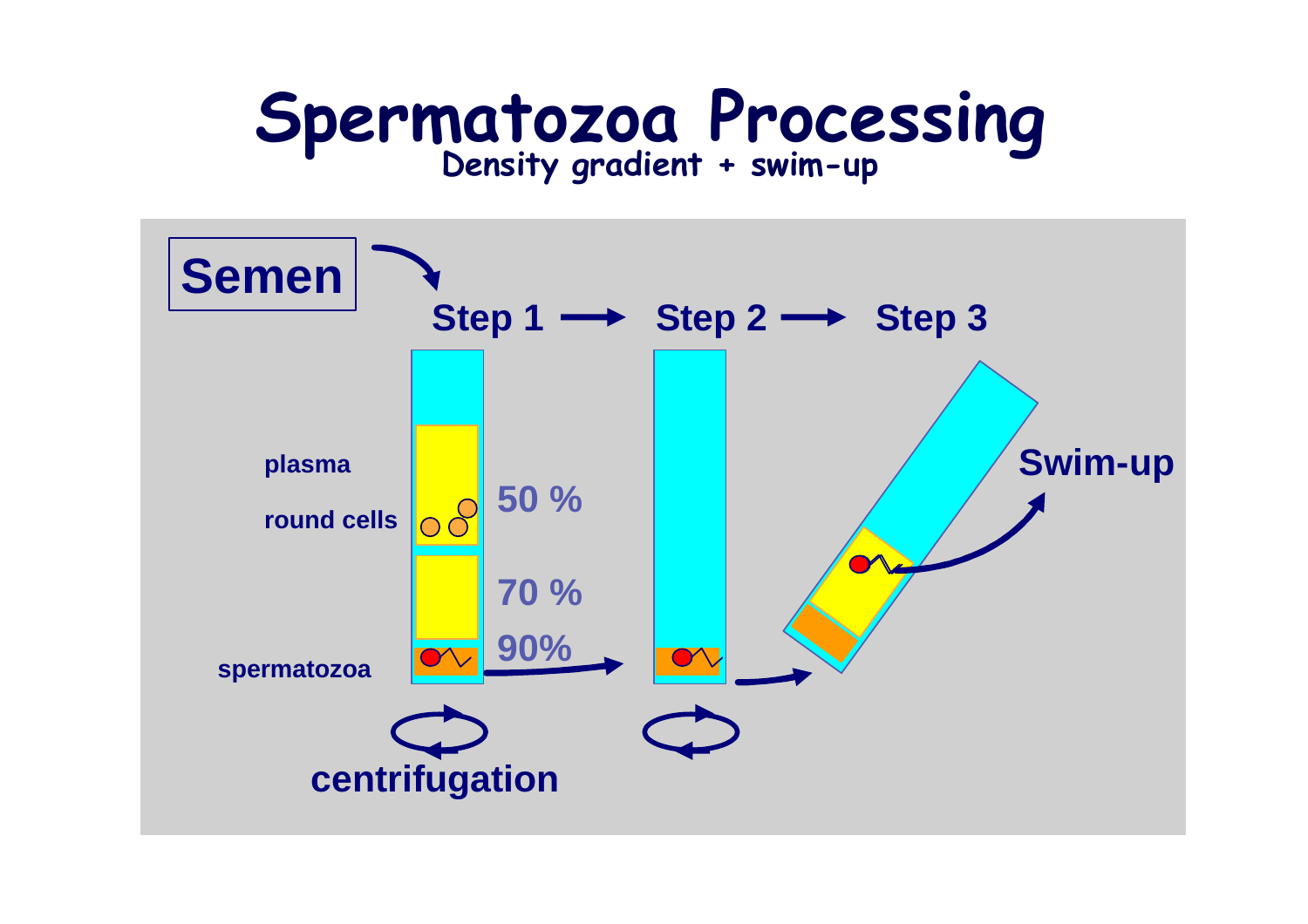#### Detection of HIV genome

| HIV genome in semen          | 171/832 21% |           |
|------------------------------|-------------|-----------|
| HIV RNA in seminal plasma    | 114/832     | 14%       |
| HIV DNA in semen cells       | 45/793      | 6%        |
| HIV RNA in semen cells       | 66/764      | 9%        |
| HIV genome after preparation | 0/804       | <b>0%</b> |

*Pasquier, AIDS 2000, Bujan AIDS 2004*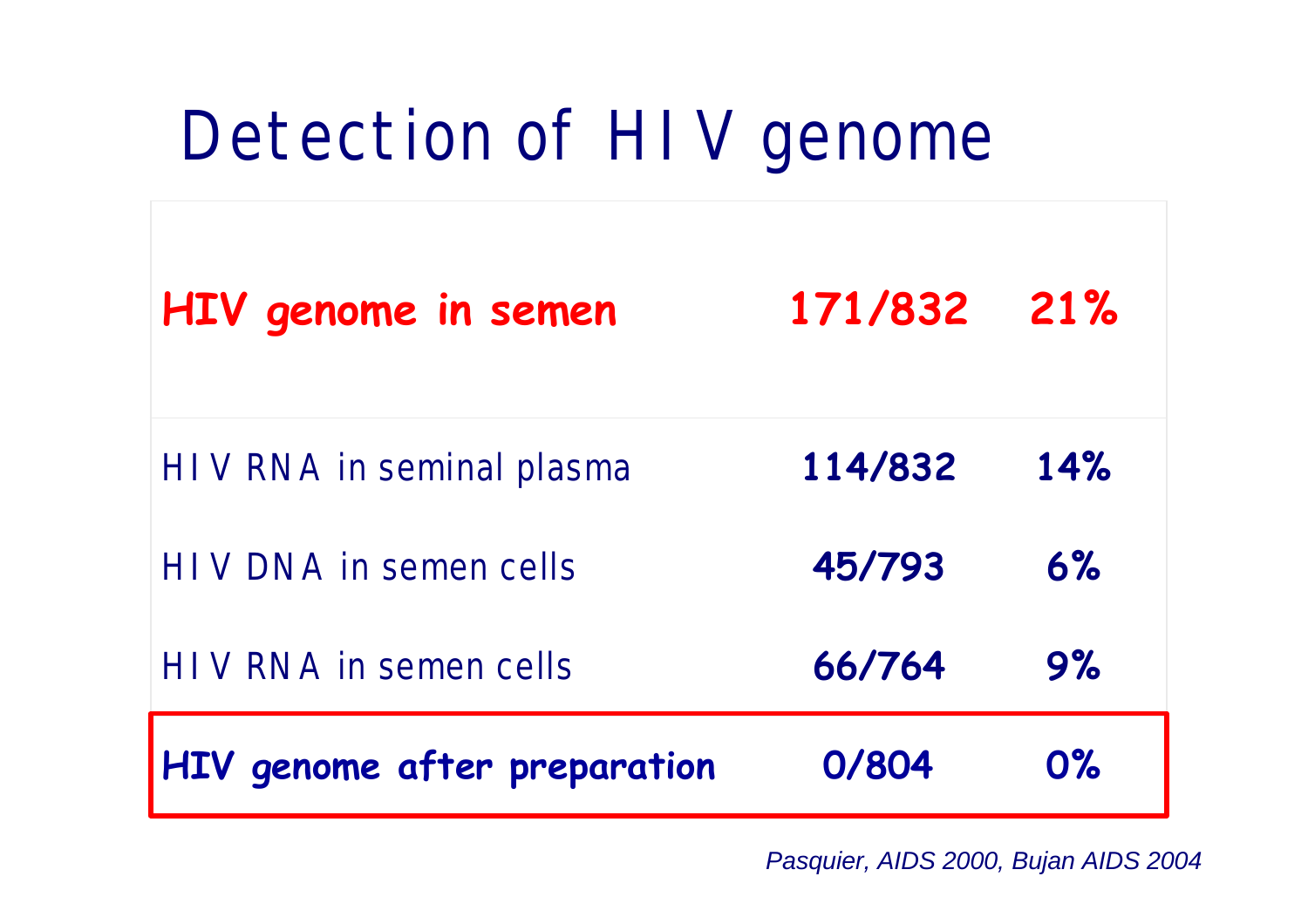## Detection of HCV genome in semen fractions

| HCV genome in semen           | 45/389 | 12%   |
|-------------------------------|--------|-------|
| HCV RNA in seminal plasma     | 45/389 | 12%   |
| <b>HCV RNA in semen cells</b> | 0/134  | $0\%$ |
| HCV genome after preparation  | 0/115  | 0%    |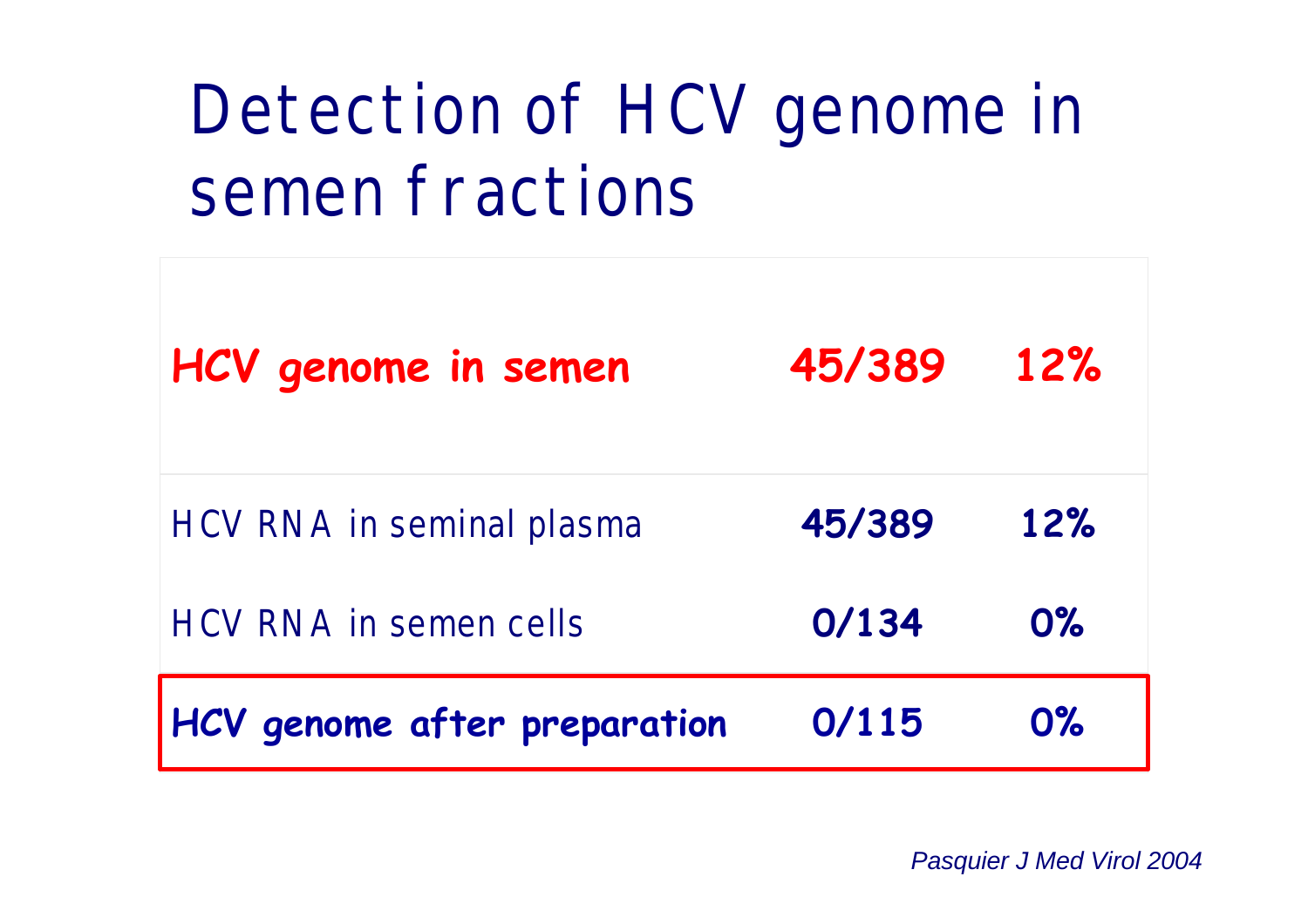**Can we predict HIV shedding in semen ? or Is HIV detection in semen systematically needed?**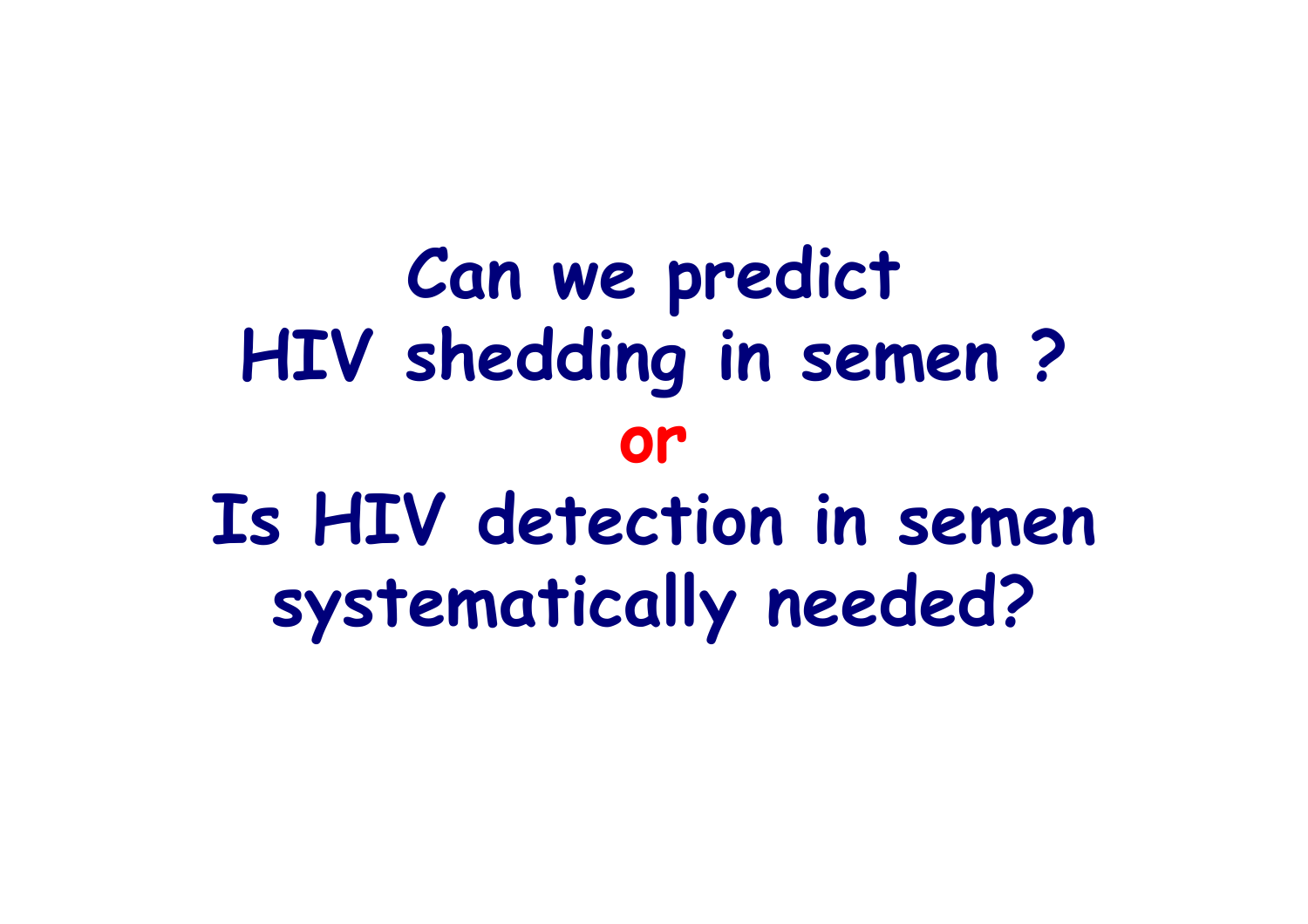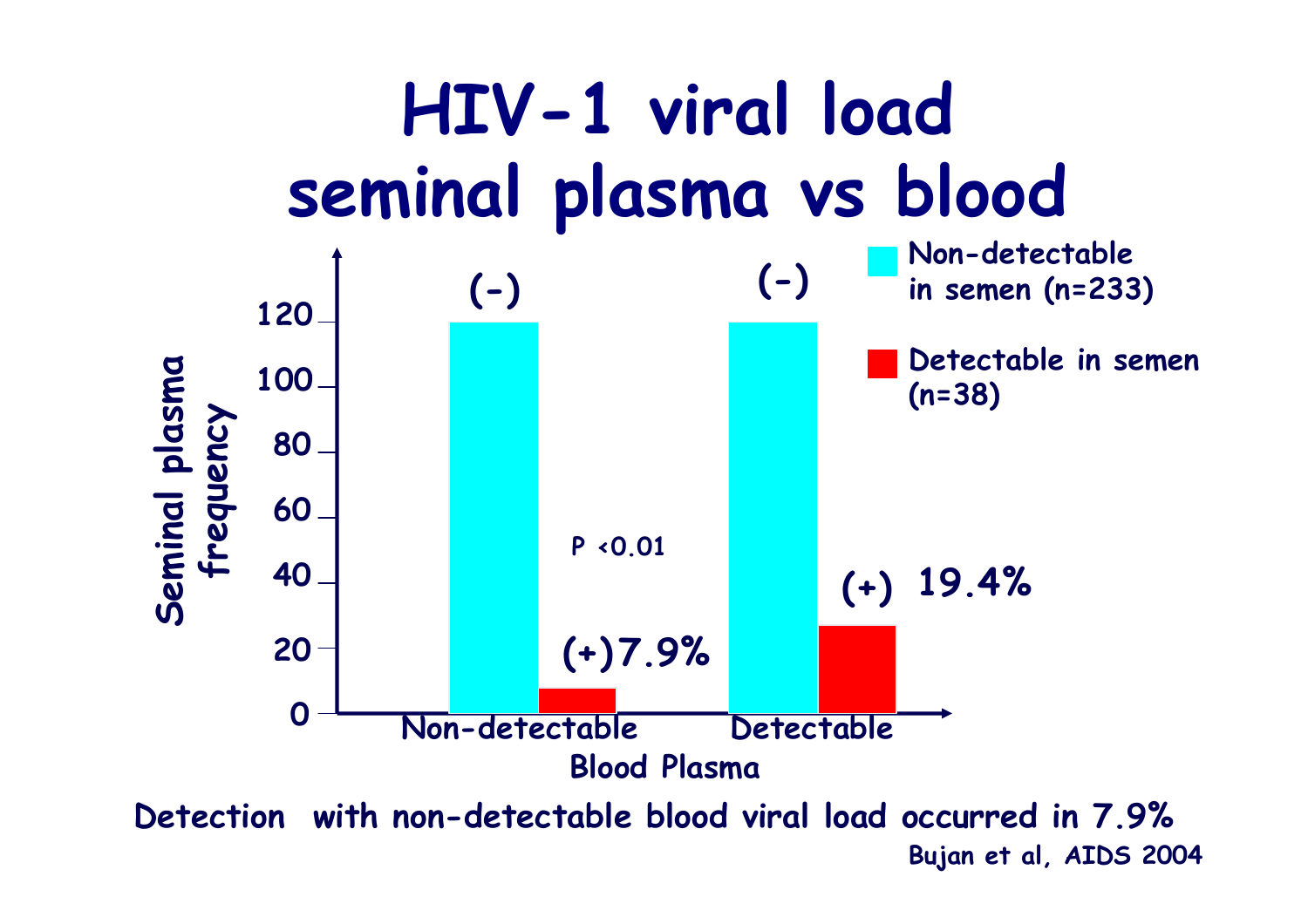### **Intermitent HIV-1 shedding**



Bujan et al, Fertil Steril 2002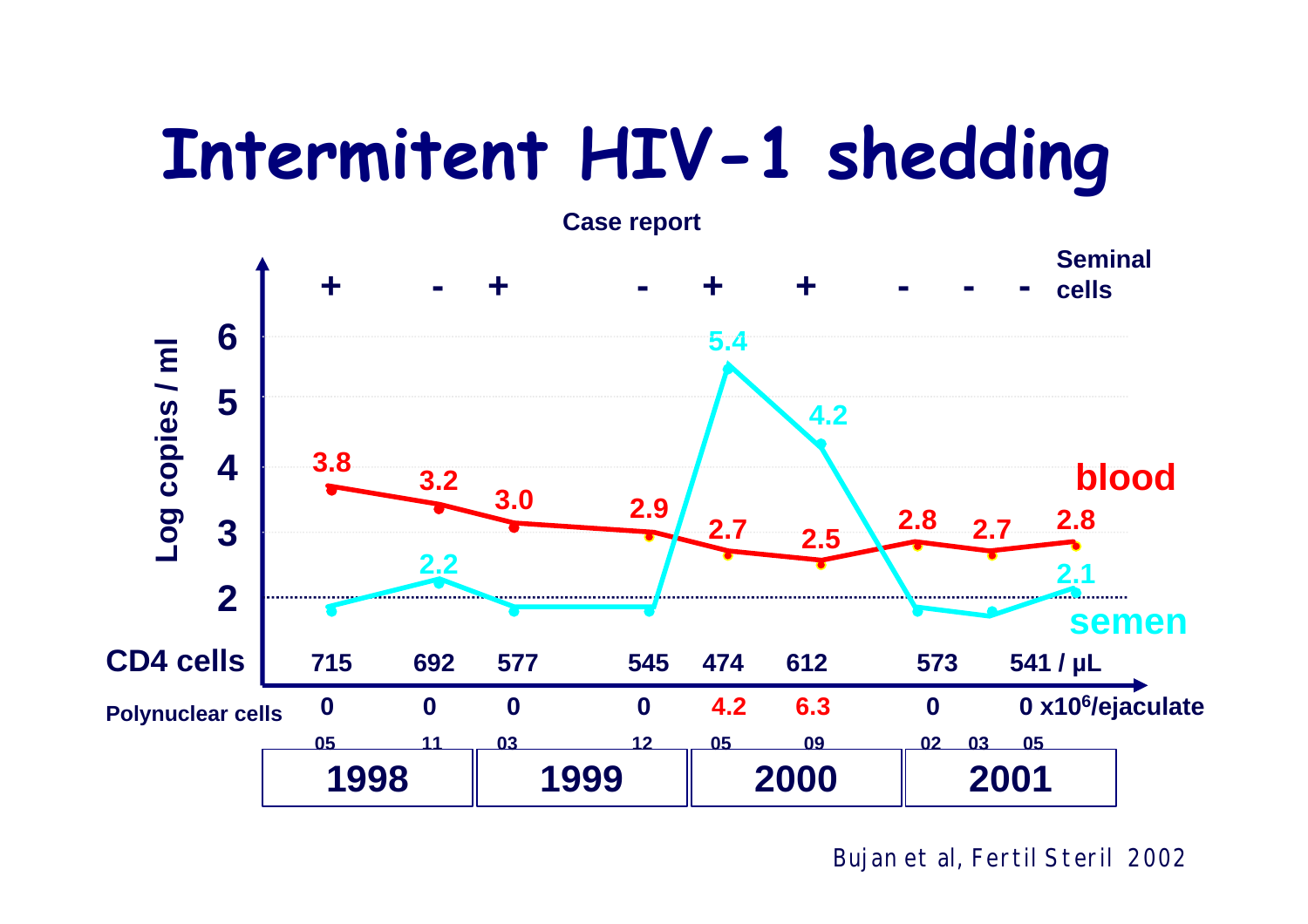## **HIV shedding in semen**

Æ **Associated with :**

- Æ **Low CD4 Cells count**
- Æ **AIDS clinical stage**
- Æ **No HIV treatment or non-optimal treatment**
- Æ **Leucocytes in semen**

**EXTE 15 There is no predictive marker valid for HIV shedding in one individual man**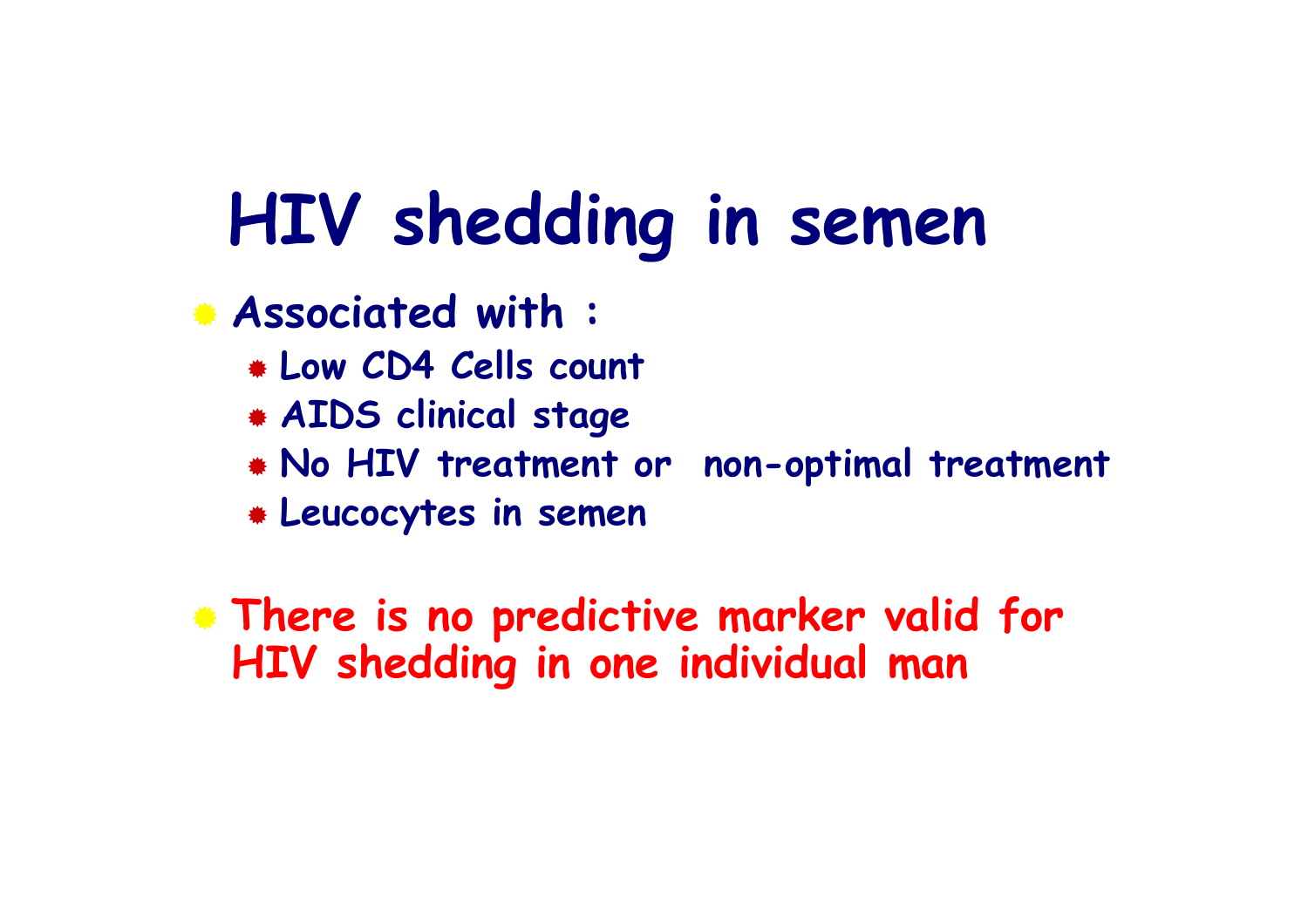### **Other HIV risk in AMP**

Æ **Risk of nosocomial infections not directly linked to MAP techniques** Æ **Risk of unprotected sexual intercourse**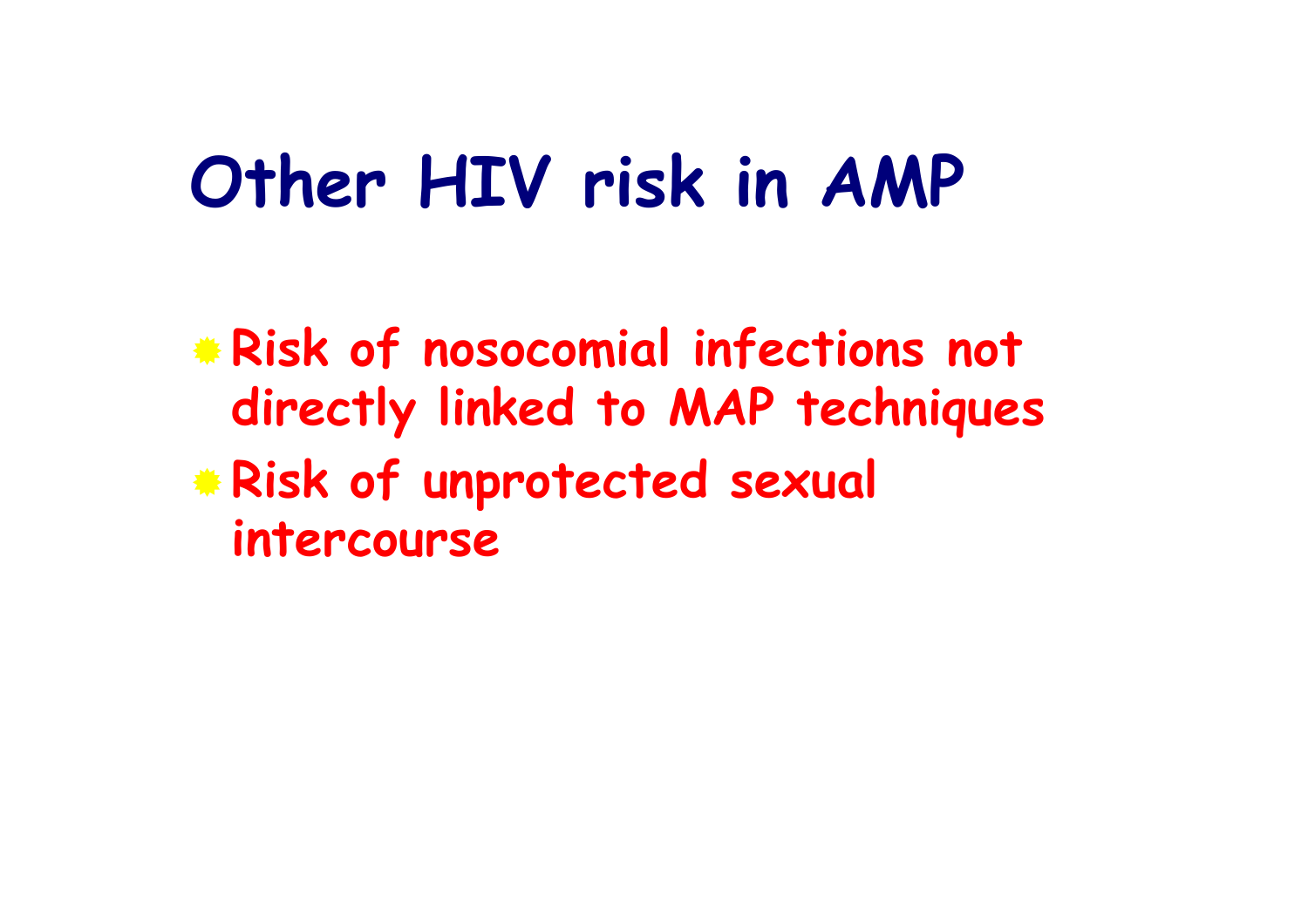| Toulouse                                                                                  |                           |
|-------------------------------------------------------------------------------------------|---------------------------|
| PMA results of I UI program                                                               | <b>Update 2005</b>        |
| 84 couples, 298 IUI cycles                                                                | 159 couples<br>402 cycles |
| 56 pregnancies : 18.8% / cycle                                                            | <b>76 pregnancies</b>     |
| 44 deliveries, 52 children<br>9 miscarriages : 16.07% /pregnancy<br>3 ongoing pregnancies | <b>64 children</b>        |
| couples with pregnancy : 57 %                                                             |                           |
| take home baby rate : 52.4%                                                               |                           |

**NO HIV contamination of women**

*Bujan, Fertil Steril 2004*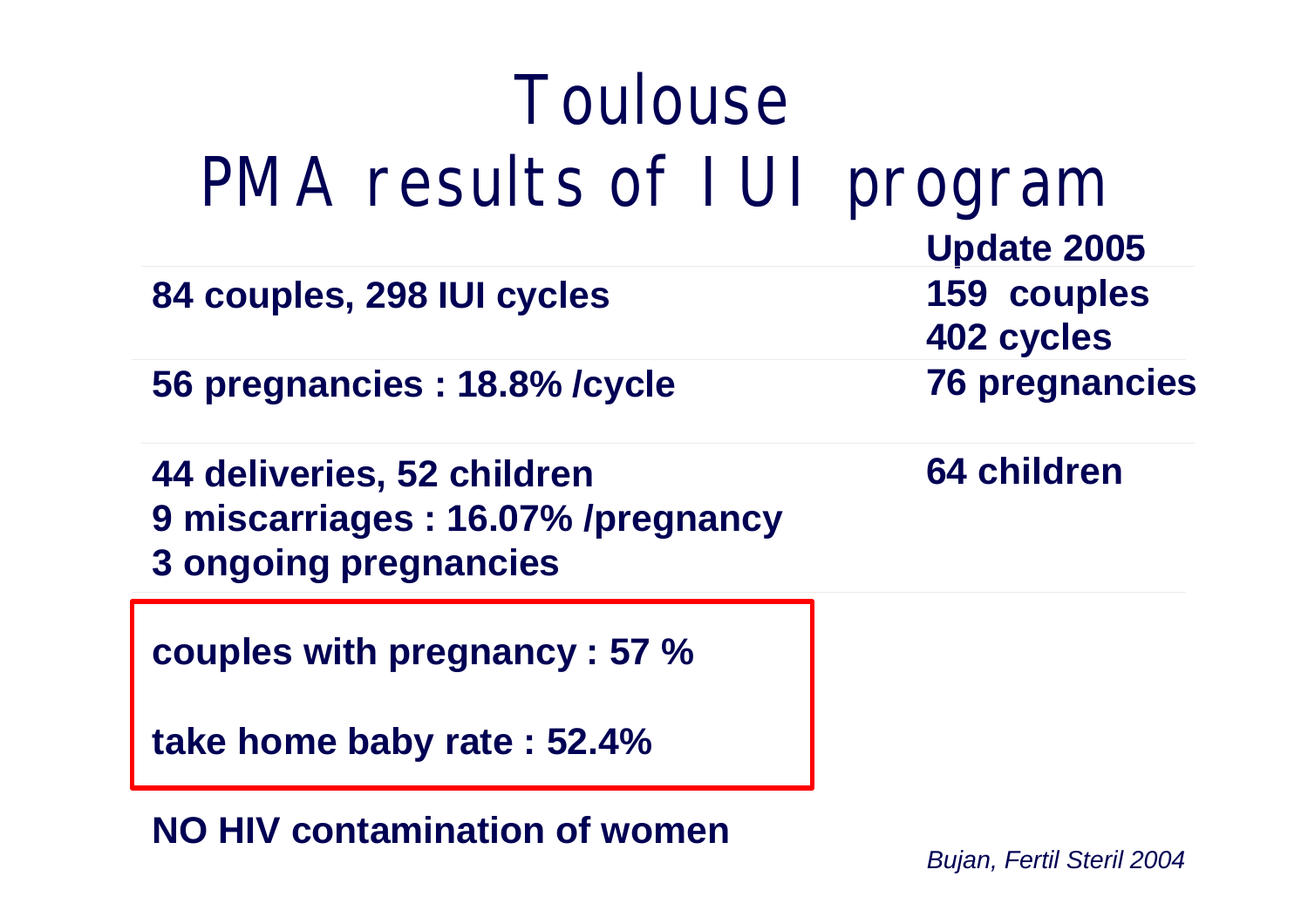## **Conclusion (1)**

- Æ **Sperm processing techniques are effective to obtain spermatozoa without HIV detection**
- **Example 3 Semen must be systematically tested for HIV because of**
	- Æ **Unpredictable intermittent shedding**
	- Æ **Risk of processing errors**
- **EXEDED EXELOPMENT OF quality control should help to find optimal algorithm for HIV risk reduction**
	- Æ **Results of the first QC are under analysis**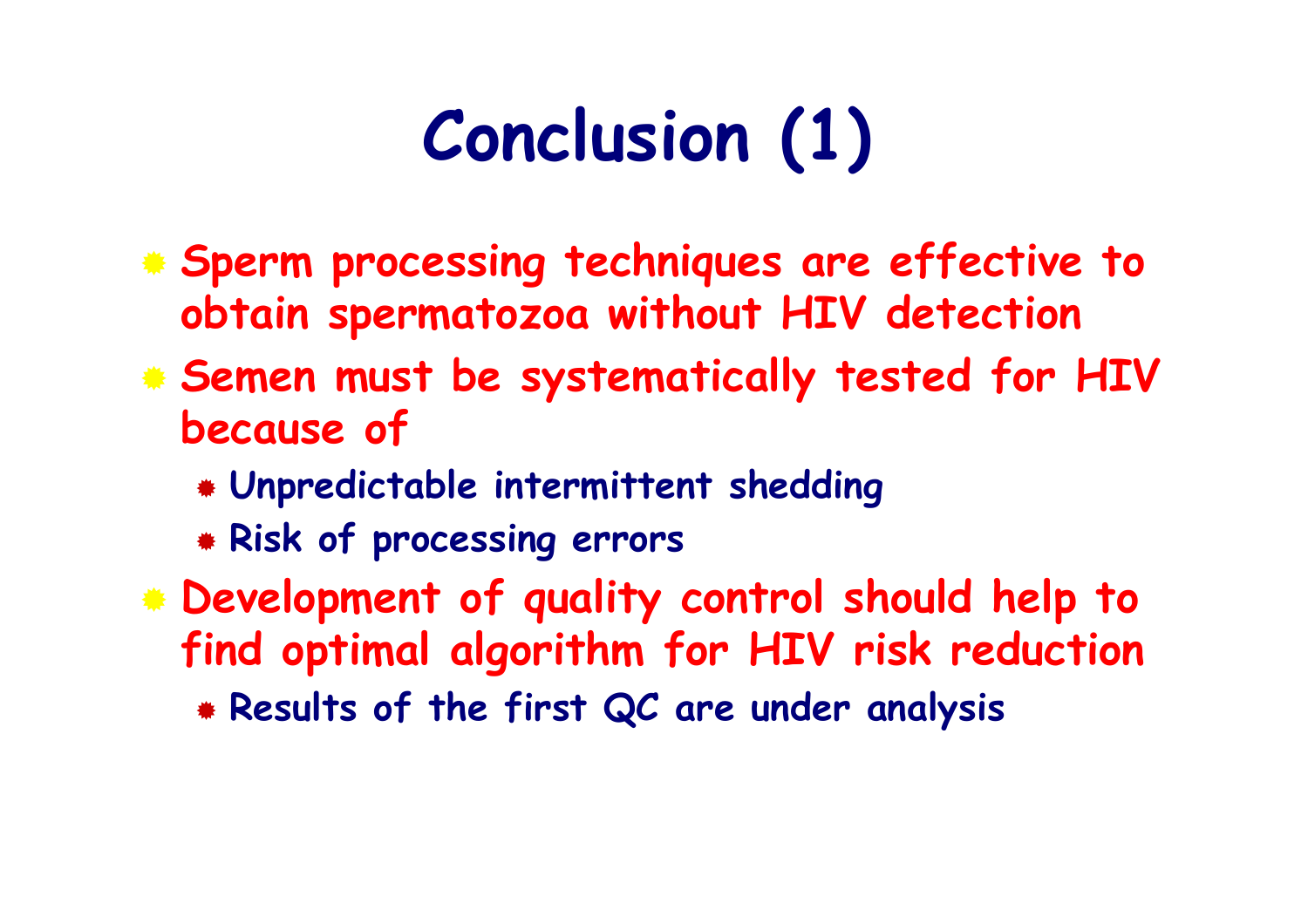## Conclusion (2)

#### Æ **In France legal limits apply to MAP (decree - Arrêté du 10 mai 2001)**

- Æ **CD4 cells counts > 200 µL, stable for 4 months**
- Æ **HIV-1 Viral load in blood stable for 4 months**
- Æ **Viral load in seminal plasma is required to choose MAP technique**
	- <sup>Æ</sup> **< 1,000 c/mL all MAP techniques**
	- <sup>Æ</sup> **1,000 to 10,000 c/mL ICSI or IVF only**
	- <sup>Æ</sup> **> 10,000 c/mL no MAP possible**
- **Example 1 Final sperm fraction is systematically tested for HIV**
- Æ **Couple evaluation by a multidisciplinary team**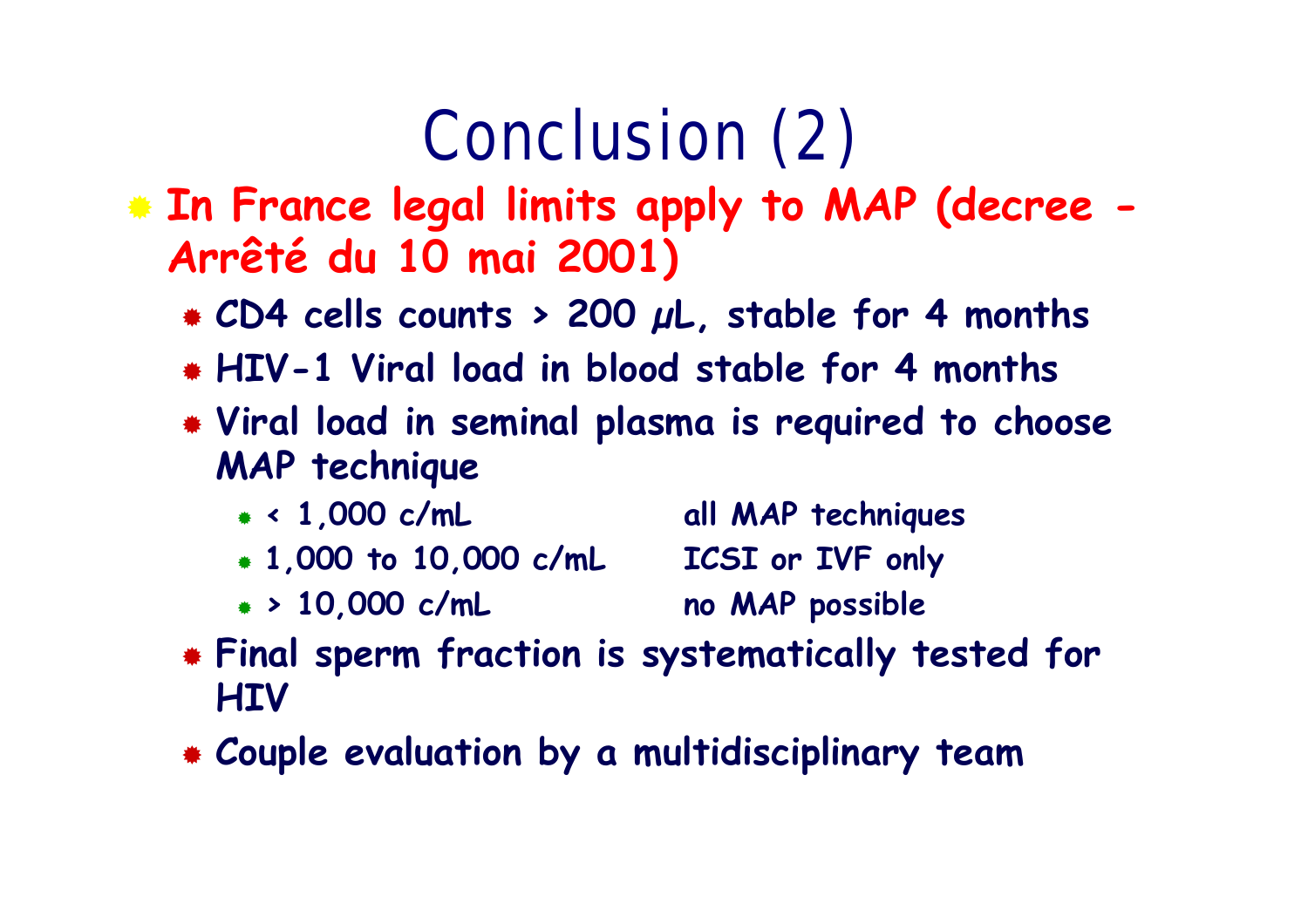